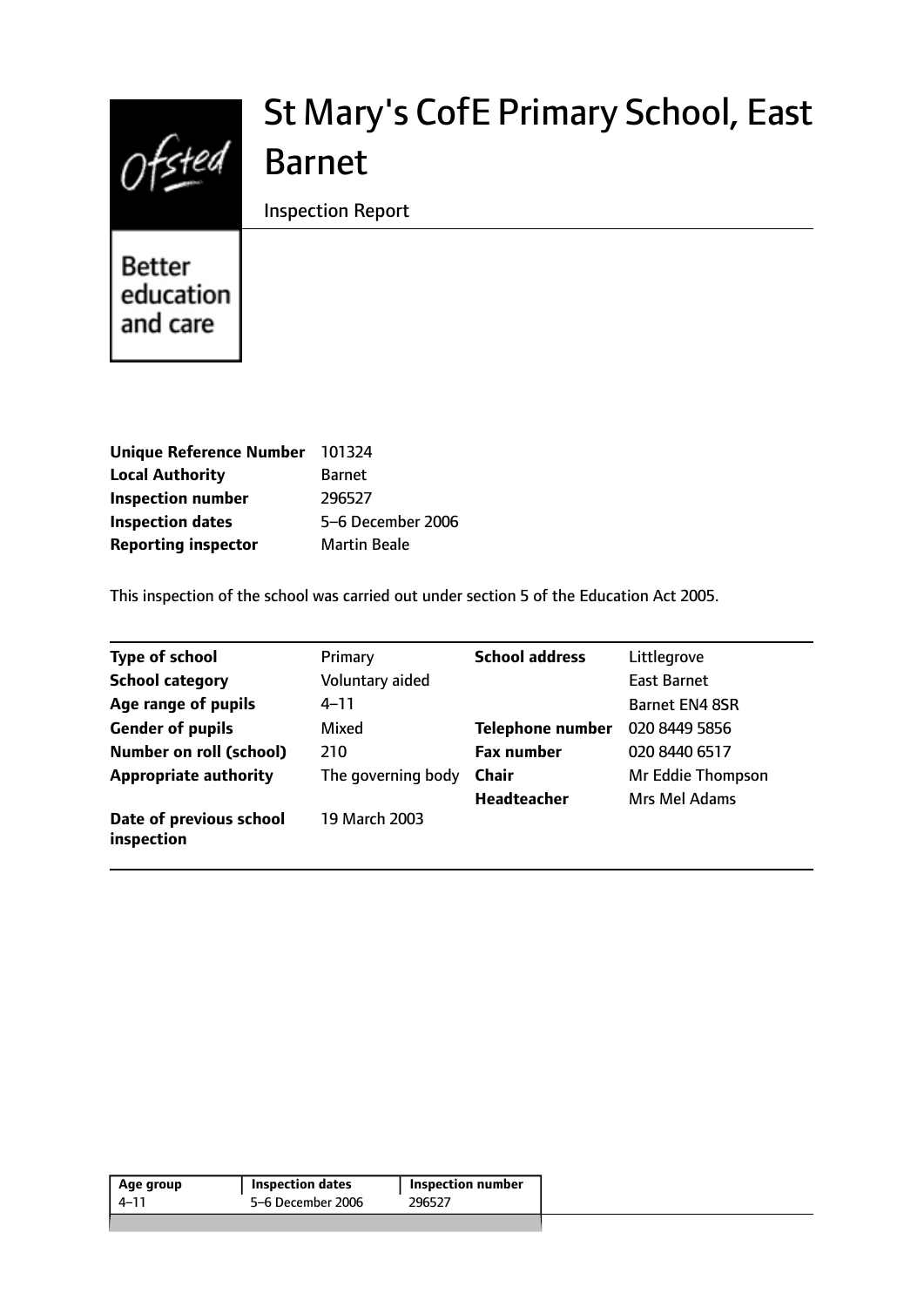© Crown copyright 2006

Website: www.ofsted.gov.uk

This document may be reproduced in whole or in part for non-commercial educational purposes, provided that the information quoted is reproduced without adaptation and the source and date of publication are stated.

Further copies of this report are obtainable from the school. Under the Education Act 2005, the school must provide a copy of this report free of charge to certain categories of people. A charge not exceeding the full cost of reproduction may be made for any other copies supplied.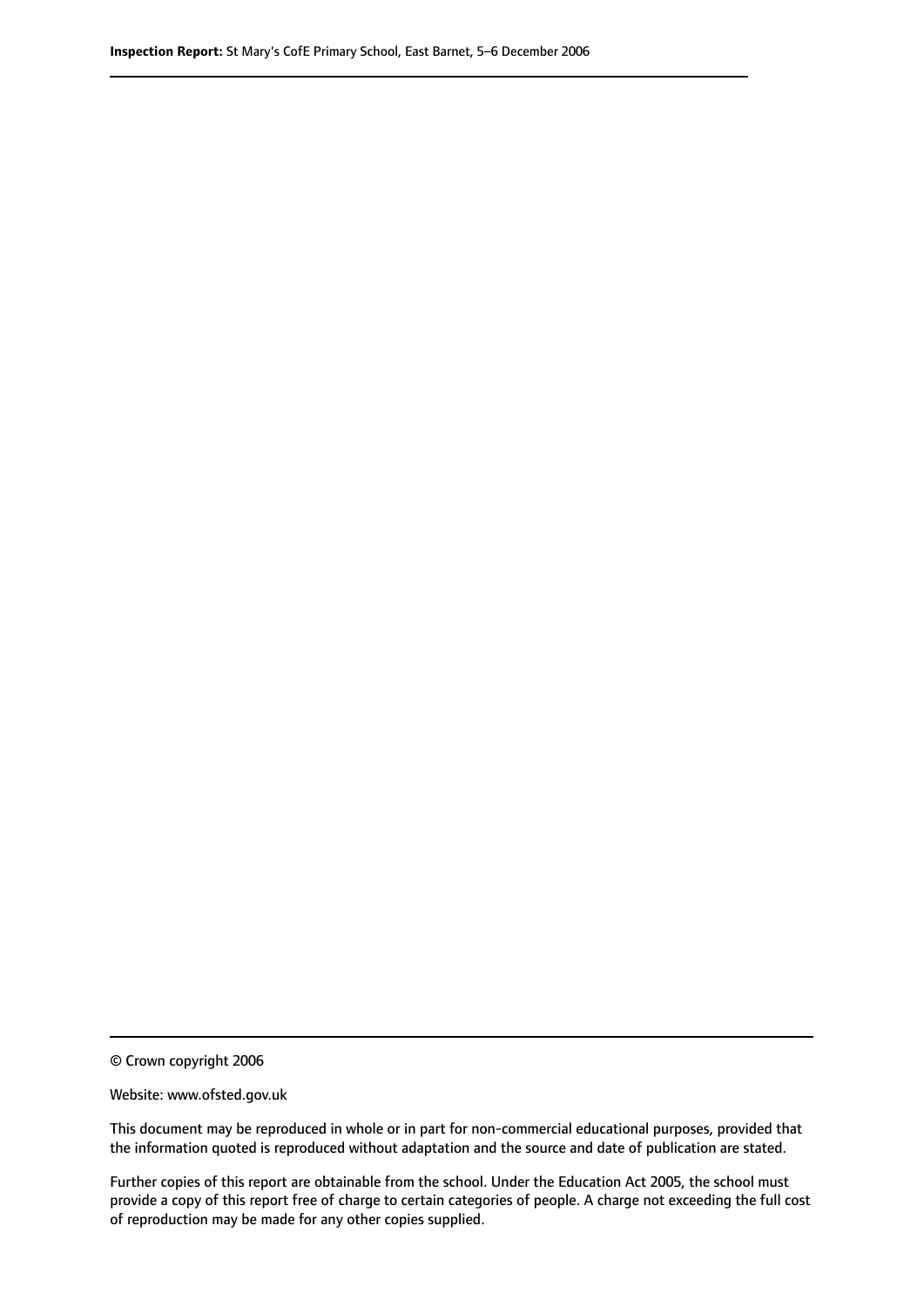# **Introduction**

The inspection was carried out by two Additional Inspectors.

## **Description of the school**

St Mary's is an average sized school. In this mobile population a high proportion of the pupils are from minority ethnic backgrounds, although few are at an early stage of learning English. Free school meal entitlement is average. Attainment on entry fluctuates considerably but is broadly average, as is the proportion of pupils with learning difficulties and disabilities.

#### **Key for inspection grades**

| Outstanding  |
|--------------|
| Good         |
| Satisfactory |
| Inadequate   |
|              |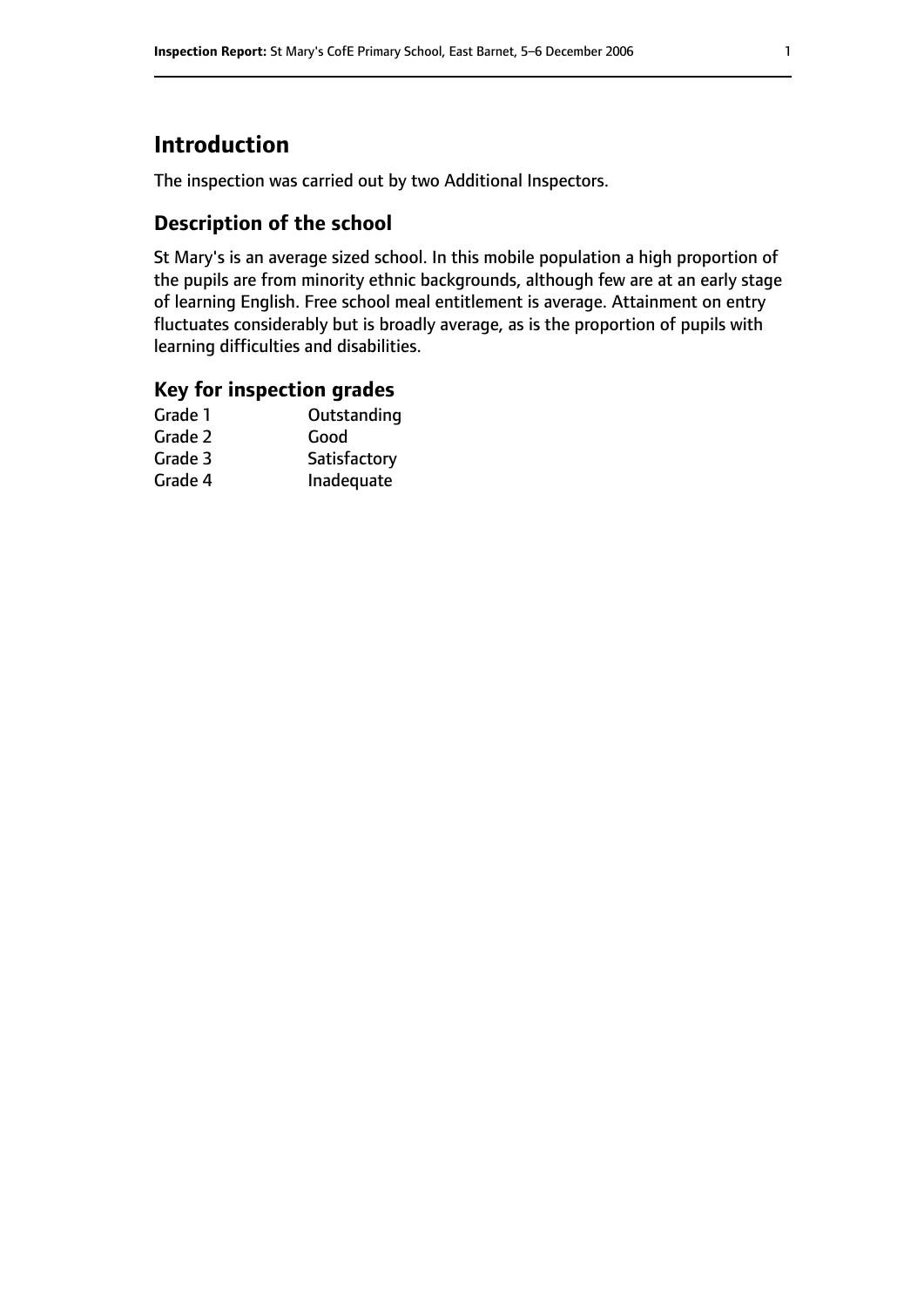# **Overall effectiveness of the school**

#### **Grade: 2**

The inspection endorses the school's view that its effectiveness is good. This truly is an inclusive school with some outstanding features. The pupils thrive and develop into mature young people in the happy and purposeful atmosphere, where they take responsibility for their learning and for helping to shape the school's future. They have a real sense of belonging and pride in their school. Their personal development is outstanding. The strong Christian ethos is reflected in all that the school does and in the values to which the pupils aspire. Their spiritual, moral, social and cultural development is excellent. It is successfully promoted, through well-planned assemblies and the key target for each month, such as 'Friendship'. As one parent wrote, 'The children are learning to respect each other and their differences'. This is reflected in the harmonious relationships that prevail at St Mary's, and in the pupils' excellent behaviour and very positive attitudes towards their learning.

Parents are very much in support of the school and are very pleased with the outstanding levels of care, support and guidance their children receive. Parents also acknowledge the high levels of commitment of staff to their children. Teachers have a very clear understanding of the pastoral and developmental needs of the pupils and respond positively to them. This is reflected in the way programmes of support are carefully established to meet the identified needs of pupils with learning difficulties and disabilities and strong links with outside agencies used to give further advice and guidance.

The youngest children make a good start in Reception. The staff team works well together to meet the needs of the children through a rich curriculum. The children make good progress and most of the recent group reached nationally expected goals by the time they entered Year 1. This good start is built on well in the rest of the school. Achievement is good and standards are above average by Year 6, but mathematics test results, although average have lagged behind English and science. The school is seeking to remedy this, but the impact of action taken has yet to be seen in sustained improvements. Teaching and learning are good, with some outstanding features in several lessons. The wide range of interesting learning opportunities in lessons provided by the good curriculum is extended by many enrichment activities. As one Year 6 pupil said, 'Music is one of the most important things in our school'.

The key to the school's success and its improvement since the last inspection is its good leadership and management. The clearly expressed and shared vision for the school is put into practice every day. The qualities of the headteacher's leadership are complemented by a strong staff team and supported by an effective governing body. Self-evaluation is thorough and accurate so that the school is clear about its strengths and committed to improving further. Resources are deployed carefully to secure good value for money. Recent changes in the management structure are bedding in, although not all staff are as effective as they might be in leading their subjects forward. In spite of this, the school is well-placed to improve further and deal with the challenges it faces, including the high levels of pupil mobility.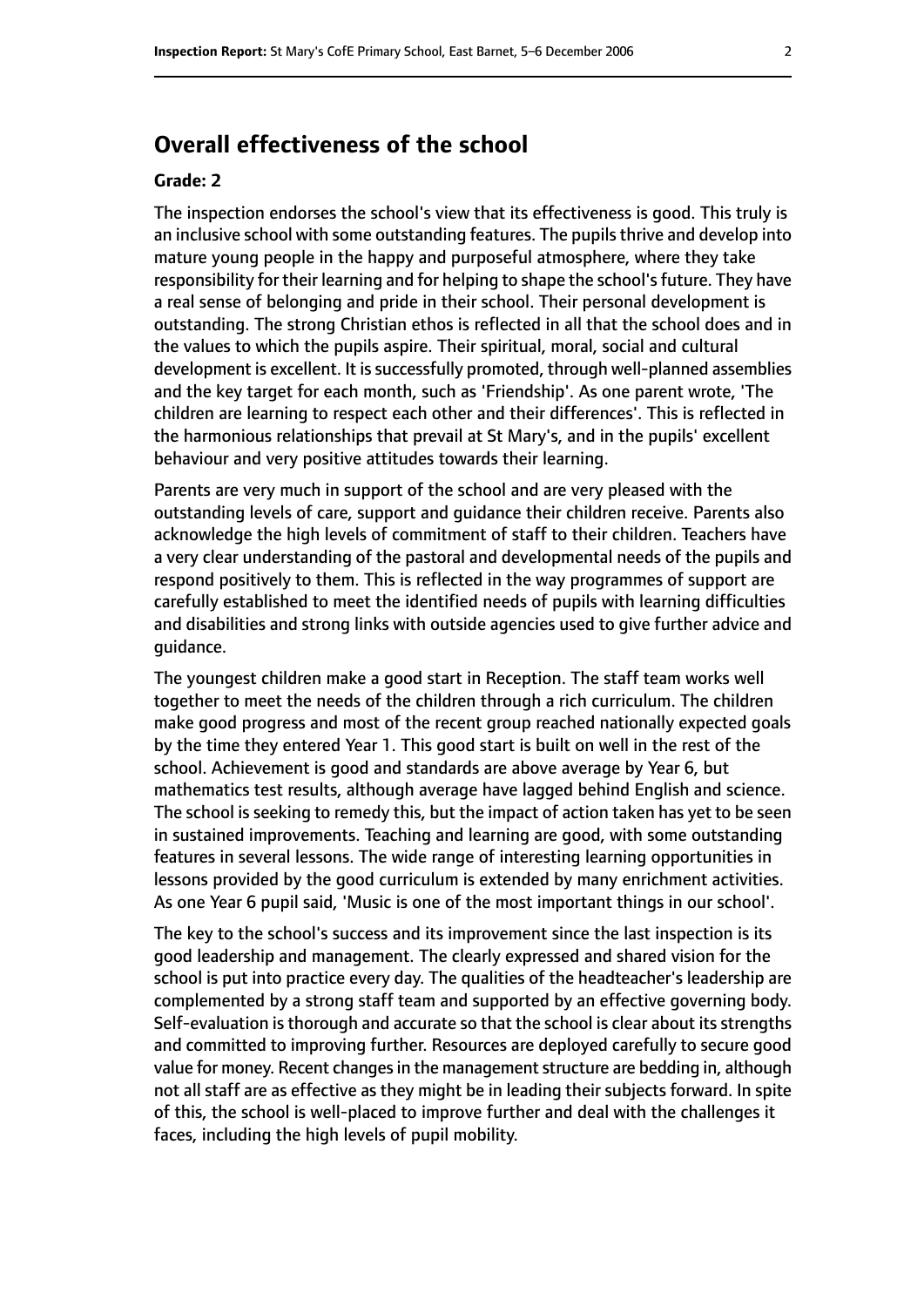#### **What the school should do to improve further**

- $\cdot$  Take action to bring test results in mathematics up to the levels achieved in English and science.
- $\cdot$  Develop the subject leadership roles of staff further so that they can play a greater role in supporting the school's improvement.

# **Achievement and standards**

#### **Grade: 2**

The school prepares its pupils well for the next stages of their learning. Pupils make good progress and most meet and often exceed the challenging targets set by their teachers. Pupils with learning difficulties and disabilities also make good progress as do the very few at an early stage of learning English language. Standards fluctuate quite considerably from year to year because of significant variations in the profile of each cohort. This can include high mobility in some year groups or large numbers of pupils with particular learning needs in others. These factors account for the fall in Year 2 test results in the last three years to below average, although current standards in Years 1 and 2 are much higher. Year 6 test results have been above average, but also fell to average in 2006 for similar reasons. Current standards have returned to the previous levels. Pupils achieve particularly well in reading and are prepared well for science in secondary school because they develop good enquiry skills.

# **Personal development and well-being**

#### **Grade: 1**

Pupils enjoy school very much, attend regularly and participate with great enthusiasm in activities both in and out of lessons. They settle very quickly into school life whether at the start of Reception or when new to the school. Pupils are very aware of how to stay healthy, especially through eating well and being physically active. They behave in a safe and sensible manner, treating each other with great care and their teachers with much respect. Pupils take advantage of the very many opportunities to help others, both in and out of school. They contribute considerably to the wider community such as by raising funds for charity through their own initiative. They have a strong voice in the school and can point with pride to areas where they have made a difference, such as the adventure trail.

# **Quality of provision**

#### **Teaching and learning**

#### **Grade: 2**

Placing pupils' learning at the heart of lessons is leading to good progress, particularly in English and science, but only satisfactory progress in mathematics. Teachers generally make it clear to pupils what is expected of them in each lesson, but this is not consistent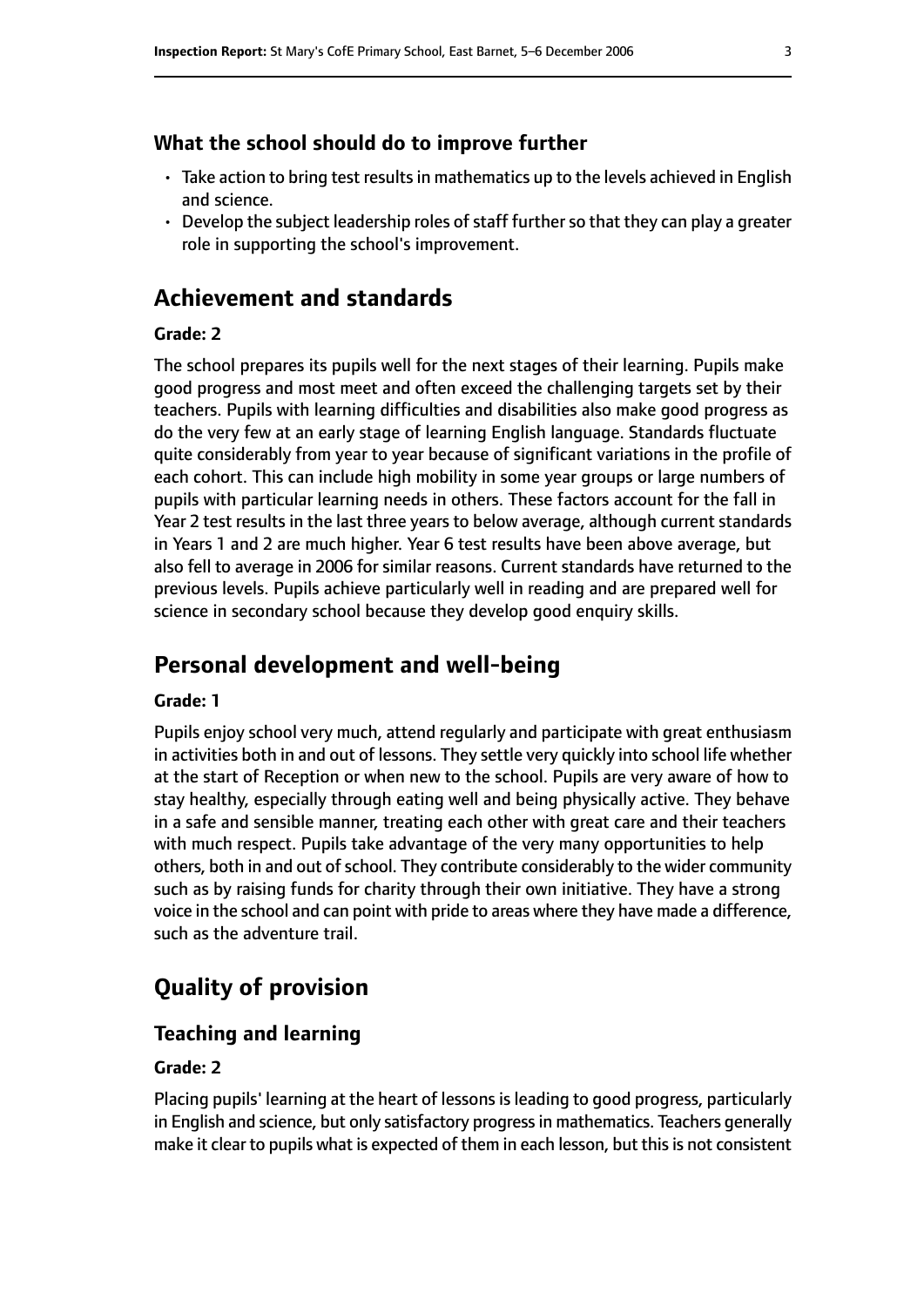across the school. Lessons are planned carefully to meet the identified needs of all pupils. Teachers are skilled at identifying suitable strategies to support pupils with learning difficulties and disabilities. Support staff are very effective, whether helping specific pupils in class or when leading withdrawal sessions. Teachers question skilfully and encourage pupils to consider their responses carefully. Pupils feel valued because teachers encourage their contributions. They share ideas with their talking partners, and constructively assess each other's work saying what has gone well and suggesting how it could be made better. Interactive whiteboards and other new technology are used well to make learning fun for the pupils and to stimulate their imaginations.

#### **Curriculum and other activities**

#### **Grade: 2**

The broad and balanced curriculum is planned carefully and enriched to meet both the academic and personal needs of all pupils. The school provides a wide range of extra-curricular activities, which are much appreciated by pupils and parents. The topic-based curriculum maintains a strong creative focus which leadsto much enjoyment for the pupils. The school caters well for pupils with particular needs, including bilingual pupils and those who have learning difficulties and disabilities. Programmes to extend pupils identified as having particular talents are at an early stage of review and their impact has yet to be established. The curriculum is continually being reviewed, adapted and developed with current action being taken to improve further the use of information and communication technology (ICT) across the curriculum.

### **Care, guidance and support**

#### **Grade: 1**

Safeguarding the welfare and well-being of the pupils is central to the work of the school. Health and safety procedures and arrangements for safeguarding children are rigorously applied. Pupils are well known and feel safe and secure in the knowledge that there is always someone to turn to if they have a problem. As one parent stated, 'Every child is known and equally valued'. Arrangements to smooth the arrival of pupils who are new to the school ensure that they become part of the community very quickly. The systematic use of assessment information ensures that pupils' progress is tracked, with extra help given whenever necessary. Class and group targets as well as constructive marking ensure that pupils are clear about what is needed to do to improve.

# **Leadership and management**

#### **Grade: 2**

The headteacher provides strong leadership which is reflected in the good standards and outstanding personal development and well-being of the pupils. Governors make a significant contribution to the development of the school. They play an active role in supporting its improvement and challenging it to do even better. Self-evaluation is accurate, honest and used as a secure platform from which to develop the school further. A close check is kept on the work of all staff. Areas for improvement in their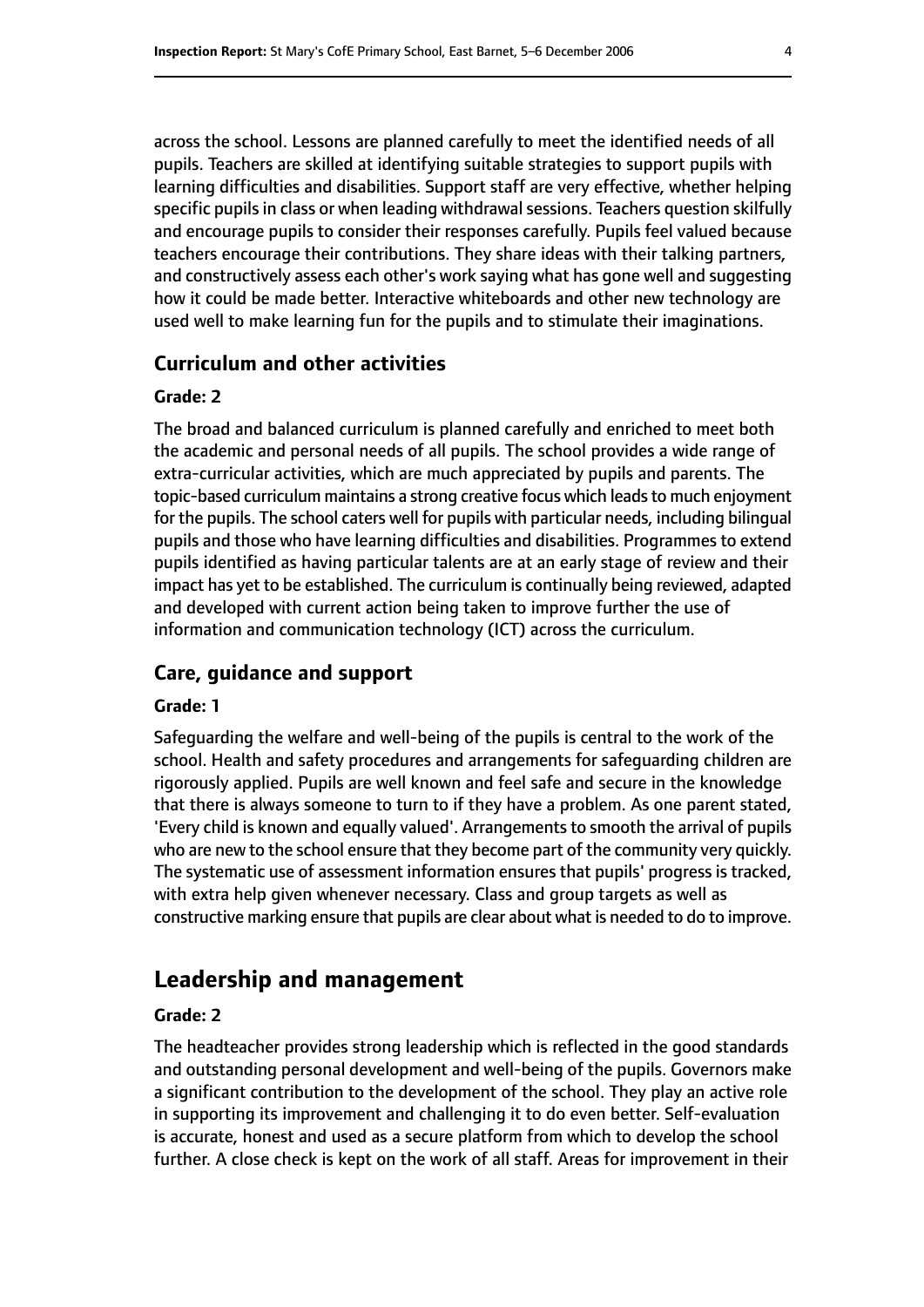performance are identified and dealt with robustly. For example, work to improve standards in writing and the use of ICT across the curriculum is currently underway. Subject leaders share responsibility for monitoring the work in the areas they lead. However, there is scope to develop their leadership roles further to increase their impact on pupil achievement. This is an aspect that the school has identified as a key priority for the future.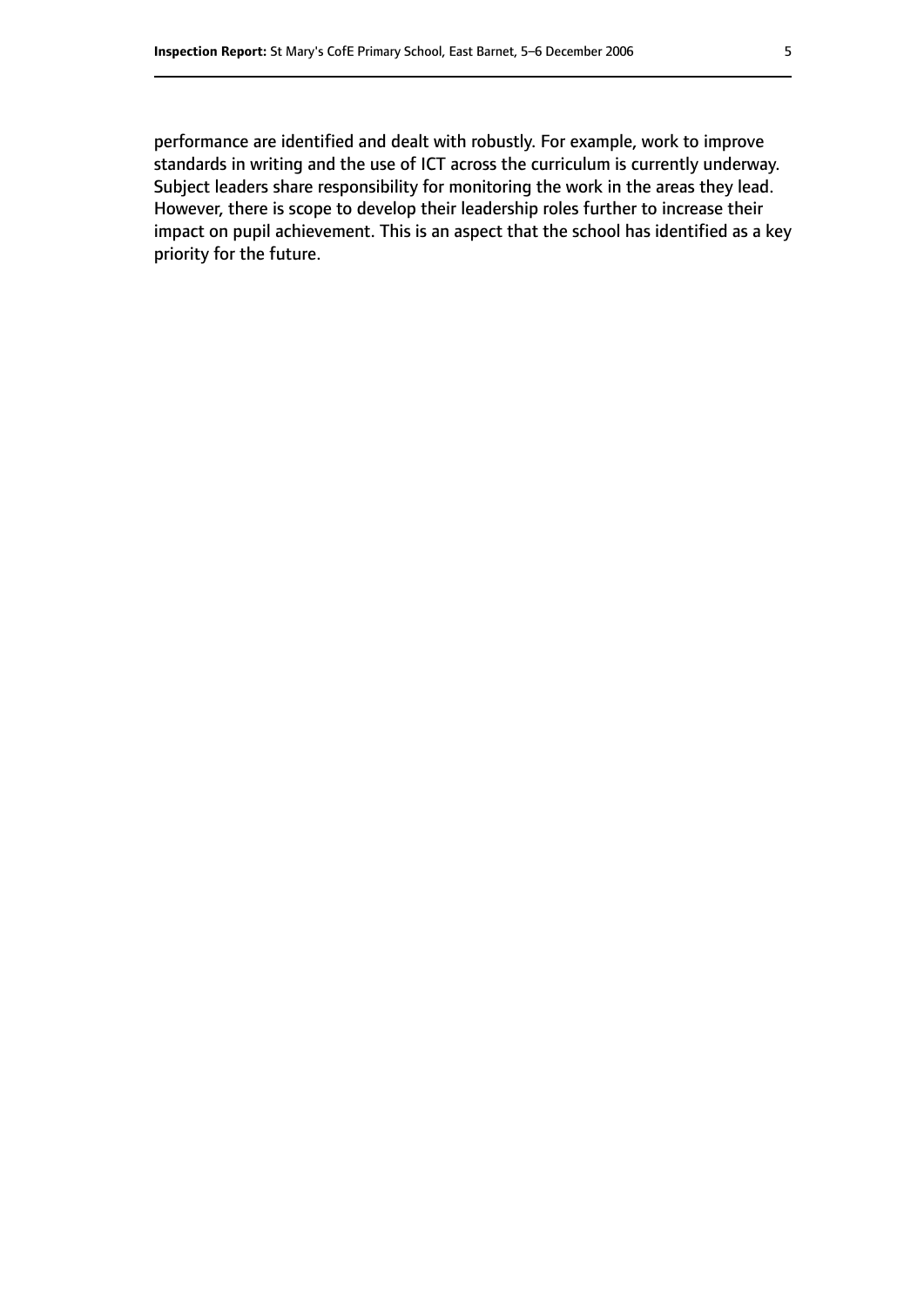**Any complaints about the inspection or the report should be made following the procedures set out inthe guidance 'Complaints about school inspection', whichis available from Ofsted's website: www.ofsted.gov.uk.**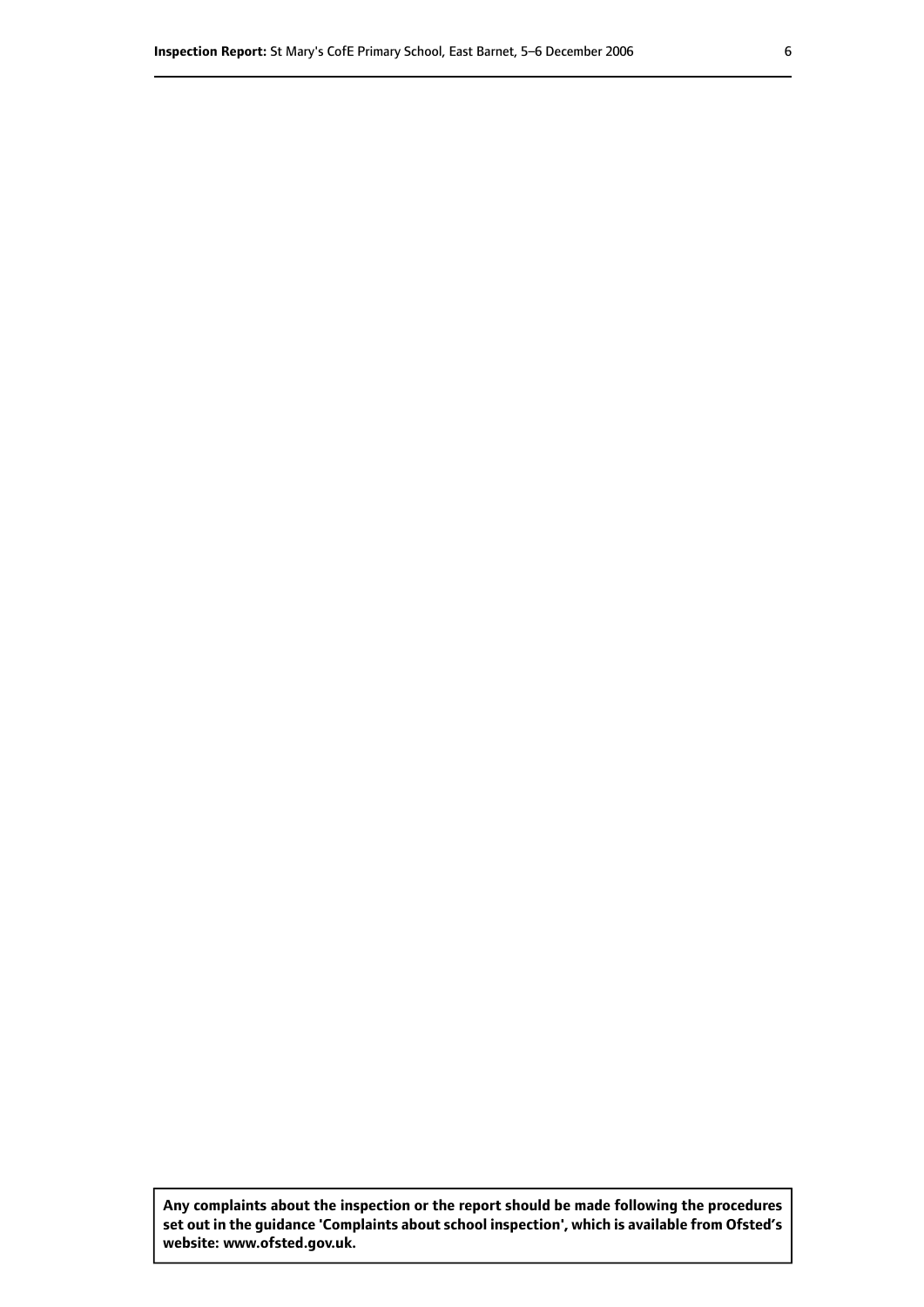# **Inspection judgements**

| Key to judgements: grade 1 is outstanding, grade 2 good, grade 3 satisfactory, and grade 4 | School         |
|--------------------------------------------------------------------------------------------|----------------|
| inadeauate                                                                                 | <b>Overall</b> |

# **Overall effectiveness**

| How effective, efficient and inclusive is the provision of education, integrated<br>care and any extended services in meeting the needs of learners? |     |
|------------------------------------------------------------------------------------------------------------------------------------------------------|-----|
| How well does the school work in partnership with others to promote learners'<br>well-being?                                                         |     |
| The quality and standards in the Foundation Stage                                                                                                    |     |
| The effectiveness of the school's self-evaluation                                                                                                    |     |
| The capacity to make any necessary improvements                                                                                                      |     |
| Effective steps have been taken to promote improvement since the last<br>inspection                                                                  | Yes |

# **Achievement and standards**

| How well do learners achieve?                                                                               |  |
|-------------------------------------------------------------------------------------------------------------|--|
| The standards <sup>1</sup> reached by learners                                                              |  |
| How well learners make progress, taking account of any significant variations between<br>groups of learners |  |
| How well learners with learning difficulties and disabilities make progress                                 |  |

# **Personal development and well-being**

| How good is the overall personal development and well-being of the<br>learners?                                  |  |
|------------------------------------------------------------------------------------------------------------------|--|
| The extent of learners' spiritual, moral, social and cultural development                                        |  |
| The behaviour of learners                                                                                        |  |
| The attendance of learners                                                                                       |  |
| How well learners enjoy their education                                                                          |  |
| The extent to which learners adopt safe practices                                                                |  |
| The extent to which learners adopt healthy lifestyles                                                            |  |
| The extent to which learners make a positive contribution to the community                                       |  |
| How well learners develop workplace and other skills that will contribute to<br>their future economic well-being |  |

# **The quality of provision**

| How effective are teaching and learning in meeting the full range of the<br>learners' needs?          |  |
|-------------------------------------------------------------------------------------------------------|--|
| How well do the curriculum and other activities meet the range of needs<br>and interests of learners? |  |
| How well are learners cared for, guided and supported?                                                |  |

 $^1$  Grade 1 - Exceptionally and consistently high; Grade 2 - Generally above average with none significantly below average; Grade 3 - Broadly average to below average; Grade 4 - Exceptionally low.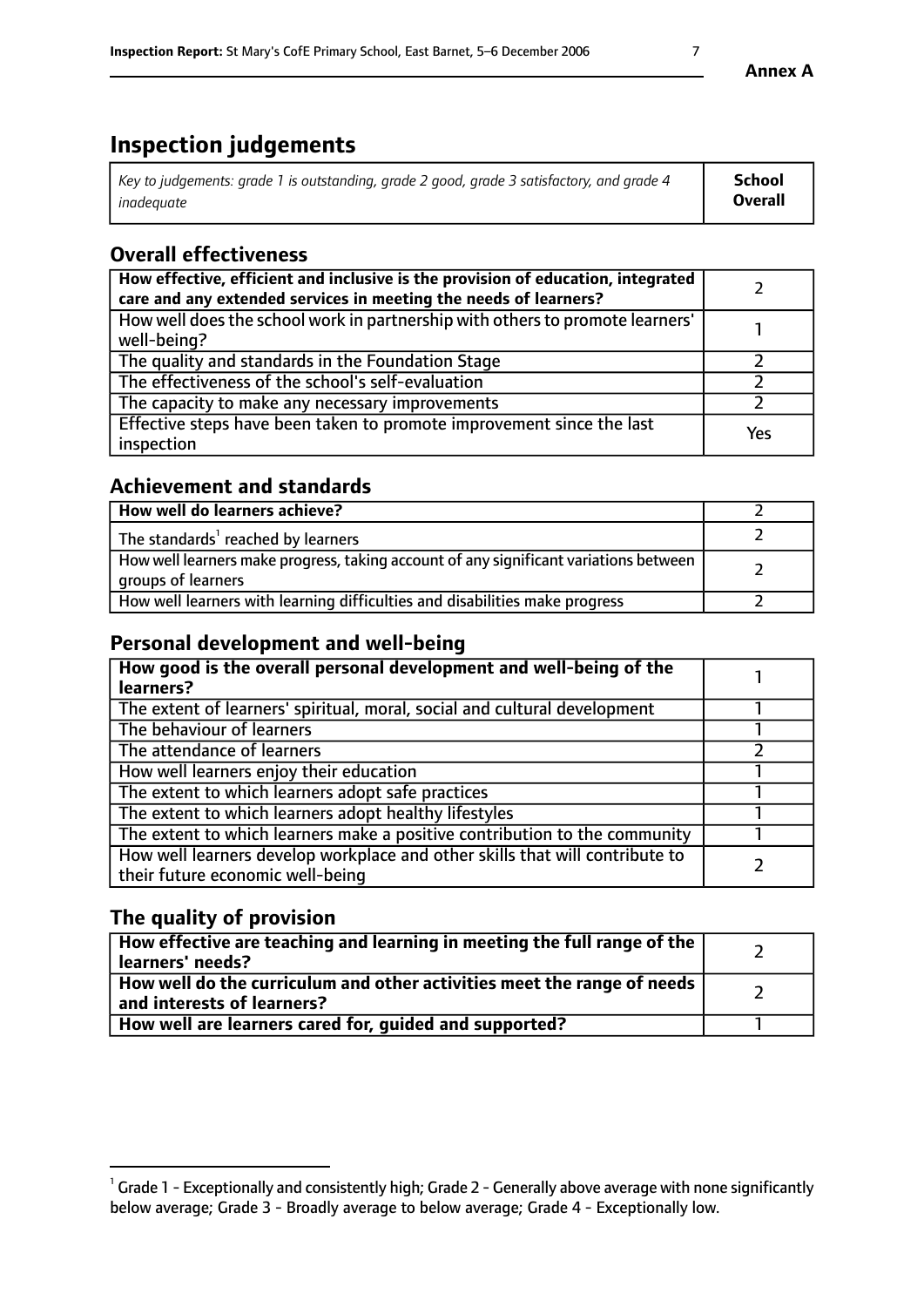# **Leadership and management**

| How effective are leadership and management in raising achievement<br>and supporting all learners?                                              |            |
|-------------------------------------------------------------------------------------------------------------------------------------------------|------------|
| How effectively leaders and managers at all levels set clear direction leading<br>to improvement and promote high quality of care and education |            |
| How effectively performance is monitored, evaluated and improved to meet<br>challenging targets                                                 |            |
| How well equality of opportunity is promoted and discrimination tackled so<br>that all learners achieve as well as they can                     |            |
| How effectively and efficiently resources, including staff, are deployed to<br>achieve value for money                                          |            |
| The extent to which governors and other supervisory boards discharge their<br>responsibilities                                                  |            |
| Do procedures for safequarding learners meet current government<br>requirements?                                                                | <b>Yes</b> |
| Does this school require special measures?                                                                                                      | No         |
| Does this school require a notice to improve?                                                                                                   | <b>No</b>  |